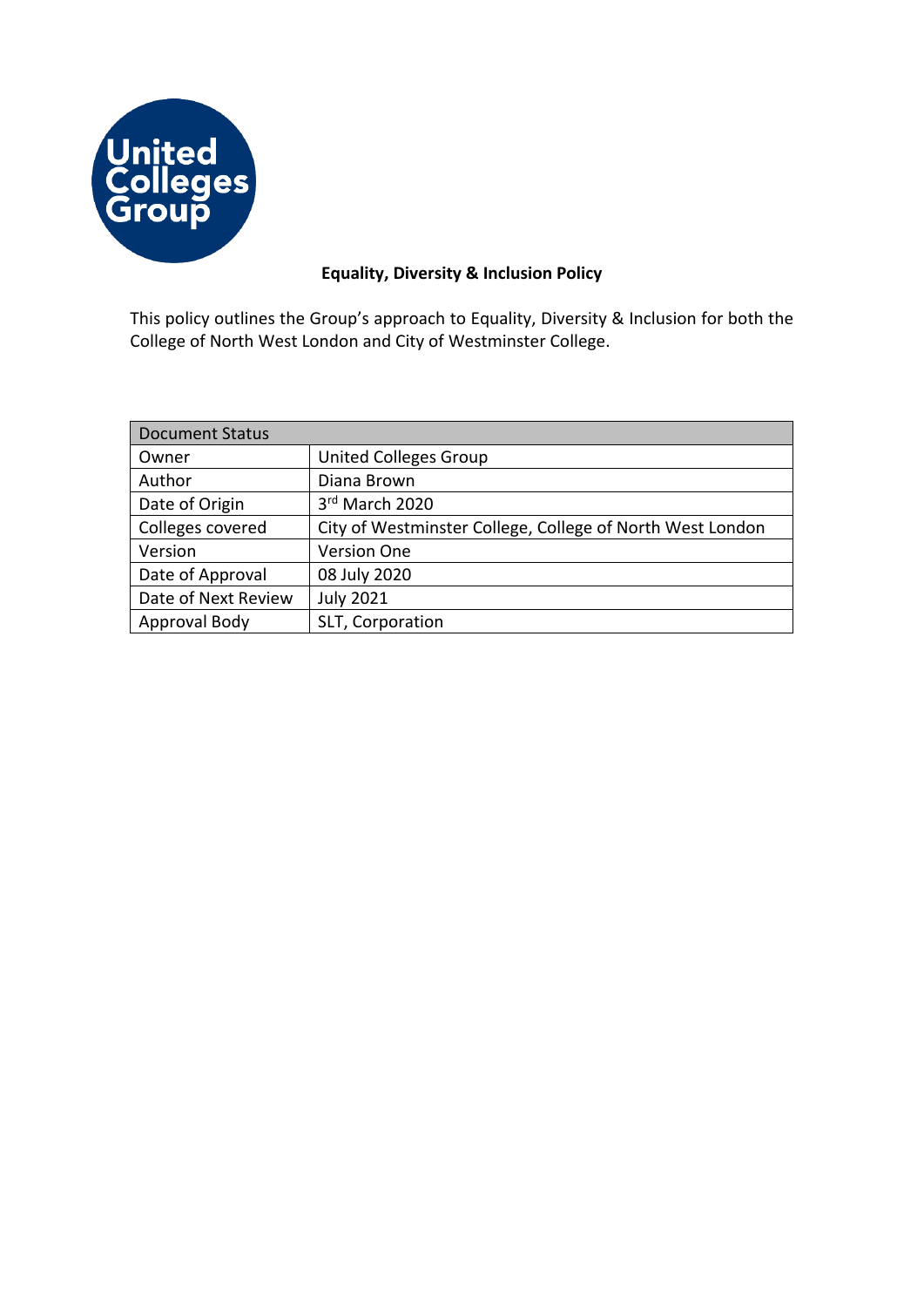### **Equality, Diversity & Inclusion**

#### **Introduction**

UCG is fully committed to promoting, maintaining, and supporting equality, diversity and inclusion in all aspects of its work. UCG aims to create an environment where all individuals have the opportunity to achieve their full potential and respect from all. UCG expresses its opposition to all forms of inequality and discrimination in line with the public Sector Equality Duty 2011 and as defied by the Equality Act 2010. This Equality, Diversity & Inclusion Policy is the principal policy for equality, diversity and inclusion for UCG. The group abides by the current equality legislation and ensures that all subsequent legislative changes are fully utilised to update this policy accordingly to ensure that its practices are lawful. Compliance with this policy also ensures that no member of the college commits unlawful acts of discrimination.

### **Definitions**

- o **Equality** the state of being equal, especially in status, rights, or opportunities. E.g. "an organisation aiming to advance racial equality"
- o **Diversity** a range of different groups in accordance with the nine protected characteristics of the Equality Act 2010.
- o **Inclusion** the action or state of including or of being included within a group or structure.

#### **Background**

1.1 The Equality Act 2010:

The Equality Act 2010 became law on 1st October 2010. The Act introduc common definitions of discrimination. The nine 'protected characteristic under the Act are:

- Age
- Disability
- Gender
- Race
- Gender reassignment (people undergoing gender reassignment or who are trans-gender)
- Marriage and civil partnership
- Pregnancy and maternity
- Religion or belief
- Sexual orientation (gay, lesbian, bisexual and heterosexual orientation)

In addition to the nine protected characteristics above, UCG extends this policy to include the protection of staff and students from discrimination or harassment on the grounds of: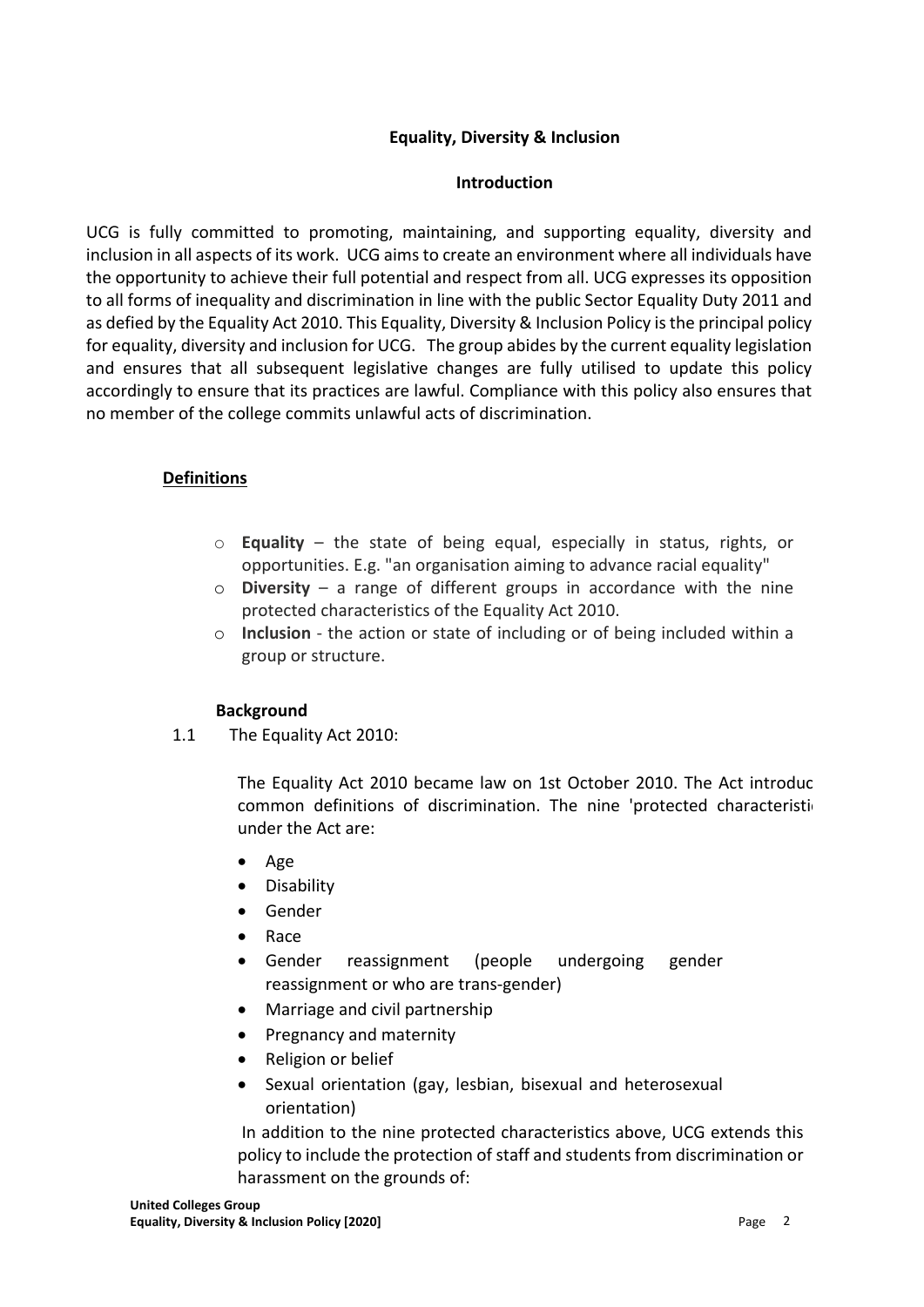- **Nationality**
- Political status under UK law (refugee status, EU settled status, etc)

Students and staff must be protected from discrimination and harassment on these grounds. The Act also protects against discrimination by association and perception, e.g. a partner or carer of someone with a protected characteristic should also be protected from discrimination and harassment.

## **2 Public Sector Equality Duty**

- 2.1 The Public sector Equality Duty is set out in section 149 of the Act and came into force on 5<sup>th</sup> April 2011.
- 2.2 The Equality Duty has **three aims**. It requires public bodies to have *due regard for* the need to:
	- eliminate unlawful discrimination, harassment, victimisation, and any other conduct prohibited by the Act.
	- advance equality of opportunity between people who share a protected characteristic and people who do not share it, and
	- foster good relations between people who share a protected characteristic and people who do not share it.
- 2.3 UCG must have *due regard* to these duties in the carrying out of its functions. Having *due regard* means consciously thinking about the three aims of the general duty as part of the process of decision-making.

For example, having due regard to the need to *advance equality of opportunity* involves considering the need to:

- remove or minimise disadvantages suffered by people due to their protected characteristics.
- meet the needs of people with protected characteristics; and
- encourage people with protected characteristics to participate in public life or in other activities where their participation is low.

*Fostering good relations* involves tackling prejudice and promoting understanding between people who share a protected characteristic and others

#### **3 Specific duties**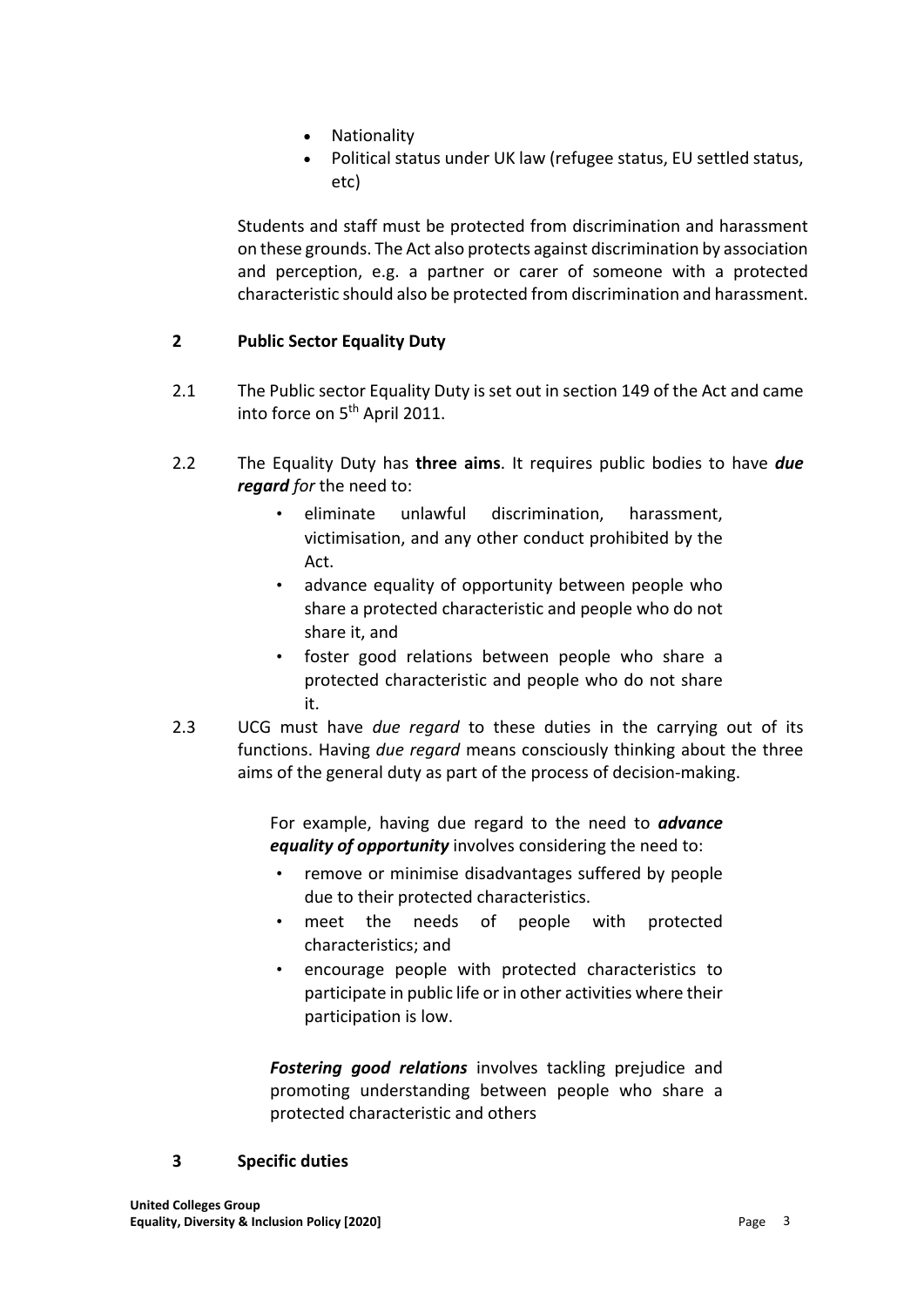- 3.1 The Public Sector specific duty requires all public bodies to publish information to demonstrate the extent to which it furthered the aims of the general equality duty. Subsequent information must be published at least annually.
- 3.2 The regulations require public bodies to:
	- Publish equality objectives every four years
	- Publish information annually to demonstrate their compliance with the general Equality Duty;
	- Publish information relating to their employees (for bodies with 150 or more staff) and others affected by their policies and practices (such as service users, e.g. students).
- 3.3 All information must be published in a way that is accessible to the public.
- 3.3.1 UCG will uphold its public sector duty as outlined above and actively seek to ensure that both students and staff experience equality of opportunity and are free from harassment, discrimination, or victimisation of any kind, regarding the protected characteristics. Furthermore, UCG recognises and extends this policy to include, social status and deprivation, homelessness, unemployment, asylum and refugee status or membership of a trade union, or for any other identifiable cause protected by law.
- 3.3.2 As a responsible body, UCG recognises and accepts its vicarious liability for the actions of staff, students and sub-contractors. UCG will comply with all legislation, regulations, statutory and non-statutory codes of practice and our contractual requirements relating to equality and diversity.
- 3.3.3 UCG will challenge all forms of inequality, discrimination and harassment, and actively promote opportunities for the groups mentioned in 1.1 and foster good relations between them. This work is regarded as the responsibility of all staff in UCG. All employees share a responsibility to challenge a student, visitor or colleague who behaves in a discriminatory way and encourage them to exhibit more appropriate attitudes or behaviour. We will ensure that staff and students understand what behaviour is expected of them. We will be clear that reports of this behaviour will be taken extremely seriously and will not be tolerated.
- 3.3.4 Any action which contravenes this policy renders individuals employed by UCG or students liable for disciplinary action. Evidence of discrimination or harassment may be considered as gross misconduct. Clients or contractors who contravene the policy can expect appropriate action.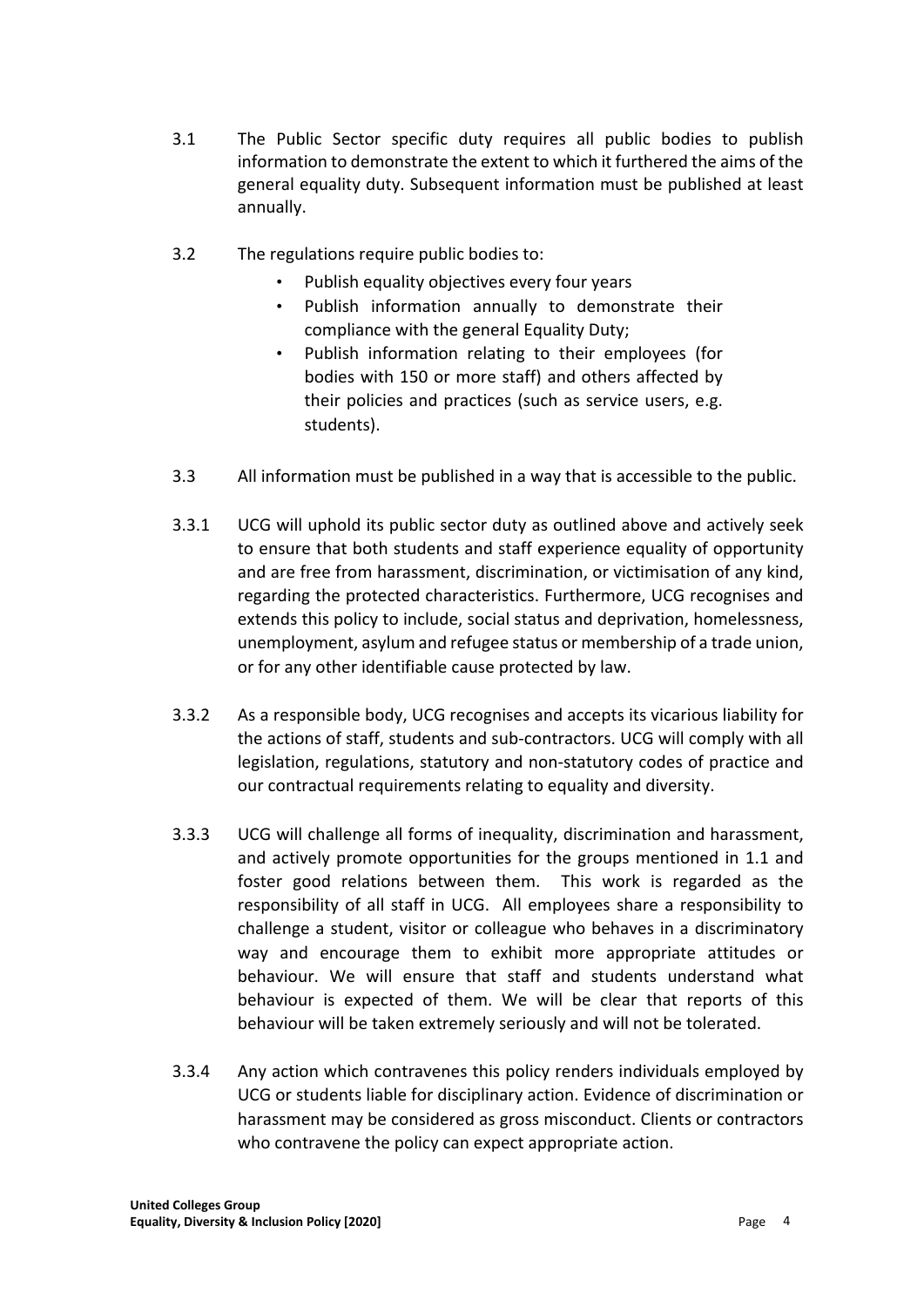# **4. Scope**

- 4.1 The Corporation of UCG has an ultimate role in approving, championing, promoting and monitoring the Equality, Diversity & Inclusion Policy.
- 4.2 The following groups and post-holders have responsibilities for the development and implementation of policies relating to equality and diversity for staff and students.
- 4.2.1 The Group Principal and CEO are responsible for managing UCG's committees and boards to ensure compliance with legislation. A link governor for Equality, Diversity & Inclusion is responsible for:
	- supporting the College to have regard for the objectives of the equalities act and that equalities is ingrained in its ethos.
	- keeping abreast of local and national issues affecting equality, diversity & inclusion and keeping the Corporation informed of these.
	- ensuring that the group's priorities for equality and diversity are considered during Corporation discussions.
- 4.2.2 The Senior Leadership Team are responsible for ensuring that the Equality, Diversity & Inclusion Policy is implemented in all aspects of its work.
- 4.2.3 Assistant Principal for Student Support Services has strategic responsibility for equality, diversity & inclusion for students at UCG. Other designated officers include the Safeguarding Leads and Head of Learner Services, Deputy Head of Student Services. The postholders will be responsible for raising awareness of equality and diversity procedures and practices among the student body across the group.
- 4.2.4 College Managers (Head of Faculty/Service, Curriculum Leaders) are responsible for implementing the Equality, Diversity & Inclusion Policy in relation to staff and students in their curriculum /service area.
- 4.2.5 The Director of People & Communication is the designated senior officer with responsibility for equality and diversity for staff at UCG. The HR Department is responsible for formulating, monitoring, evaluating and reviewing the Equality, Diversity & Inclusion Policy in respect of staff and for raising awareness of equality and diversity procedures and practices among the staff.
- 4.2.6 The Equality, Diversity & Inclusion Lead will have responsibility for coordinating and ensuring the implementation of EDI action plan. Student/Learner Services are responsible for formulating, monitoring, evaluating and reviewing the Equality, Diversity & Inclusion Policy in respect of students. The policy will be reviewed on a termly basis by the Student Council and it will be a standing item on the Student Council meeting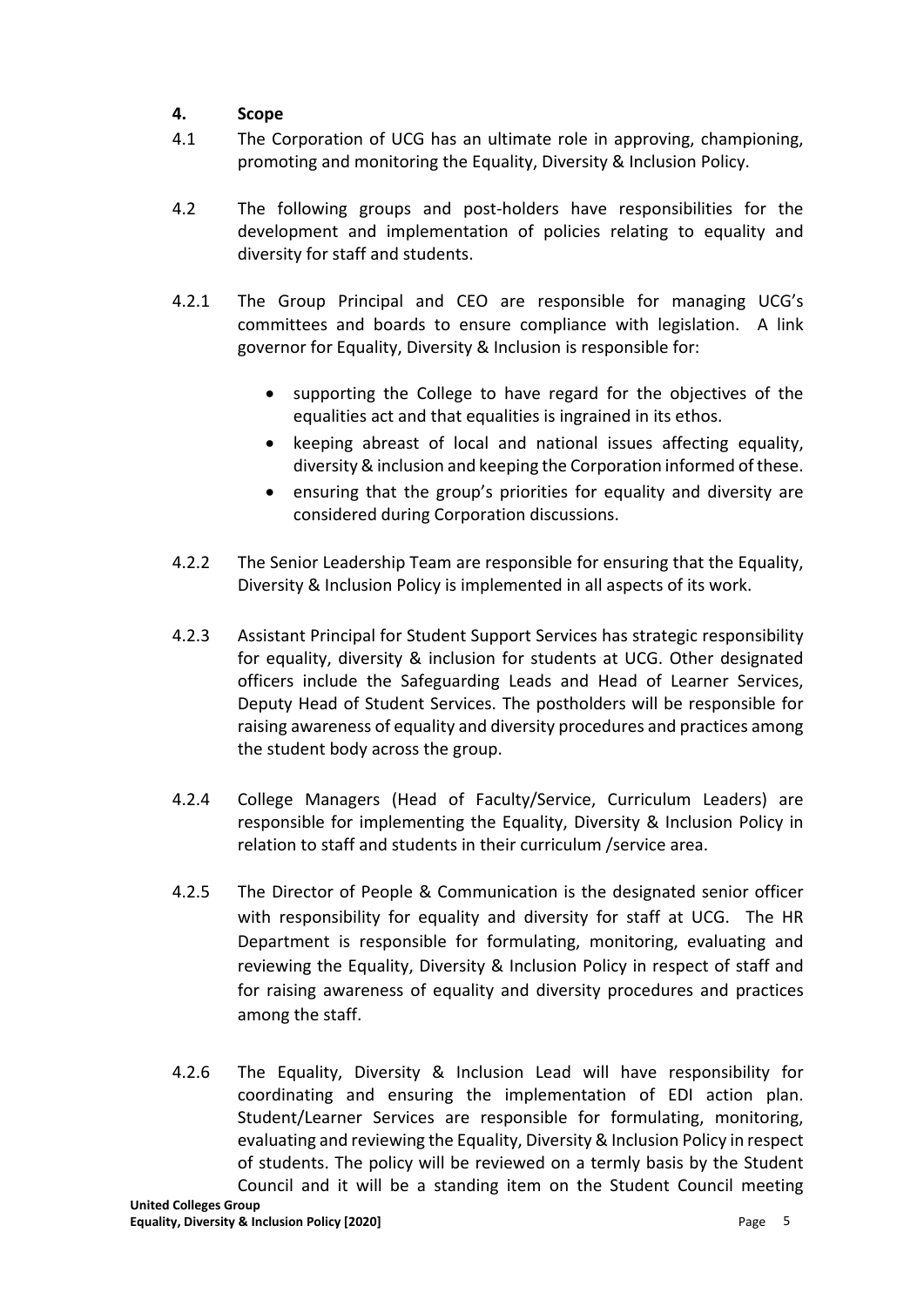agenda. There will also be student representatives across the group who will have responsibility for Equality, Diversity & Inclusion on the Student Council. They will also attend the Equality, Diversity & Inclusion Steering Group meetings. As a minimum, the college will monitor the ethnic, gender and age composition of the existing workforce, student population and of applicants for jobs, and the number of people with disabilities within these groups. The college will consider and take any appropriate action to address any issues that may be identified as a result of the monitoring process.

- 4.2.7 The Equality, Diversity & Inclusion Steering Group have responsibility for monitoring equality and diversity practices across all campuses. They will provide guidance to staff and students on equality and diversity matters and to complete regular reviews and update of their EDI activities.
- 4.2.8 Every staff member has an implied duty under their contract of employment to comply with the requirements of this policy.

Staff should have:

- high expectations of all students regardless of their age, disability, race, religion or belief, gender, gender re-assignment, sexual orientation, pregnancy and maternity or any other grounds ensure that curriculum materials do not exclude any individual or group of students
- use teaching materials, content and methods, where possible, which take account of the diverse
- learning needs, styles and preferences of learners
- create a classroom ethos and learning environment which is inclusive and enables all learners to
- feel comfortable and is conductive to learners realising their potential
- provide guidance and referrals of learners to additional support services
- adopt marking policies and assessment methods which treat all learners impartially and do not
- discriminate against any individual or group of learners
- take appropriate and immediate action in the event of incidents of harassment, victimisation or
- discrimination and if necessary alert or involve more senior staff
- address any issues of stereotyped attitudes and prejudiced thinking in order to develop learner
- awareness of the basic concepts of equality and diversity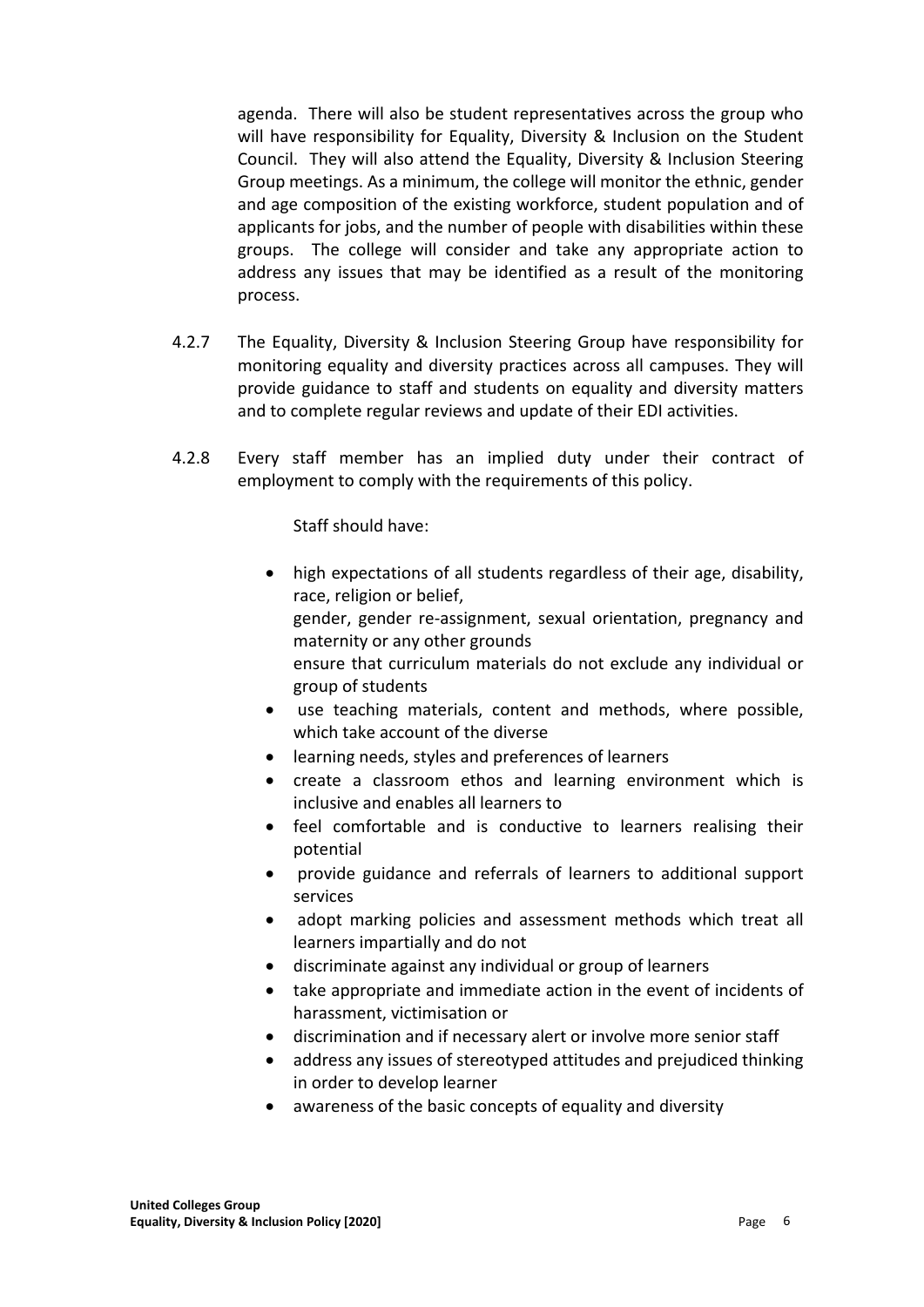- 4.2.9 Every student has an implied duty under the respective Student Code of Conduct to comply with the requirements of this policy. Students should have:
	- high expectations of the College to tackle discrimination and promote equality and diversity
	- treat all staff, students and visitors with respect at all times
	- abide by the Single Equality Scheme at all times
	- report incidents of harassment, victimisation or discrimination to a member of College staff
- 4.2.10 Any individuals or organisations contracted within UCG have an implied duty under their contract of employment to comply with the requirements of this policy.
- 4.2.11 Any students and staff working on placement outside UCG will be asked to understand the policy requirements of that organisation, whilst ensuring they comply with the policy of UCG.
- 4.2.12 UCG will check that organisations who have students and staff on extended work placement at their premises seek to comply with UCG Equality, Diversity & Inclusion Policy.

### **5 Intent**

- 5.1 Through its recruitment, selection and admission procedures, UCG will actively seek to ensure that it supports equality and diversity in all aspects of education and employment, so that the student body, workforce and Corporation reflect the diversity of the communities we serve. The recruitment, selection and admission procedure will be available on the College's intranet under Human Resources.
- 5.2 UCG will actively seek to achieve equality for all students and to engage all learners, irrespective of their cultural background in all aspects of teaching, learning and support. It is committed to the attempt to 'narrow the gap' where students from one diversity strand achieve less well than those from other strands.
- 5.3 UCG is committed to actively achieving equality for all staff in training, career development, promotion and reward, and will support staff to help them maximise opportunities to promote equality and diversity. We will identify meaningful mentoring opportunities for staff with the protected characteristic.
- 5.4 UCG strives to identify, prevent and redress unfair discrimination against any group, in particular those who may be disadvantaged. The group seeks to create a community in which everyone, without exception, is respected and valued. Striving to ensure that the environment is free from harassment and bullying and that everyone is treated with dignity and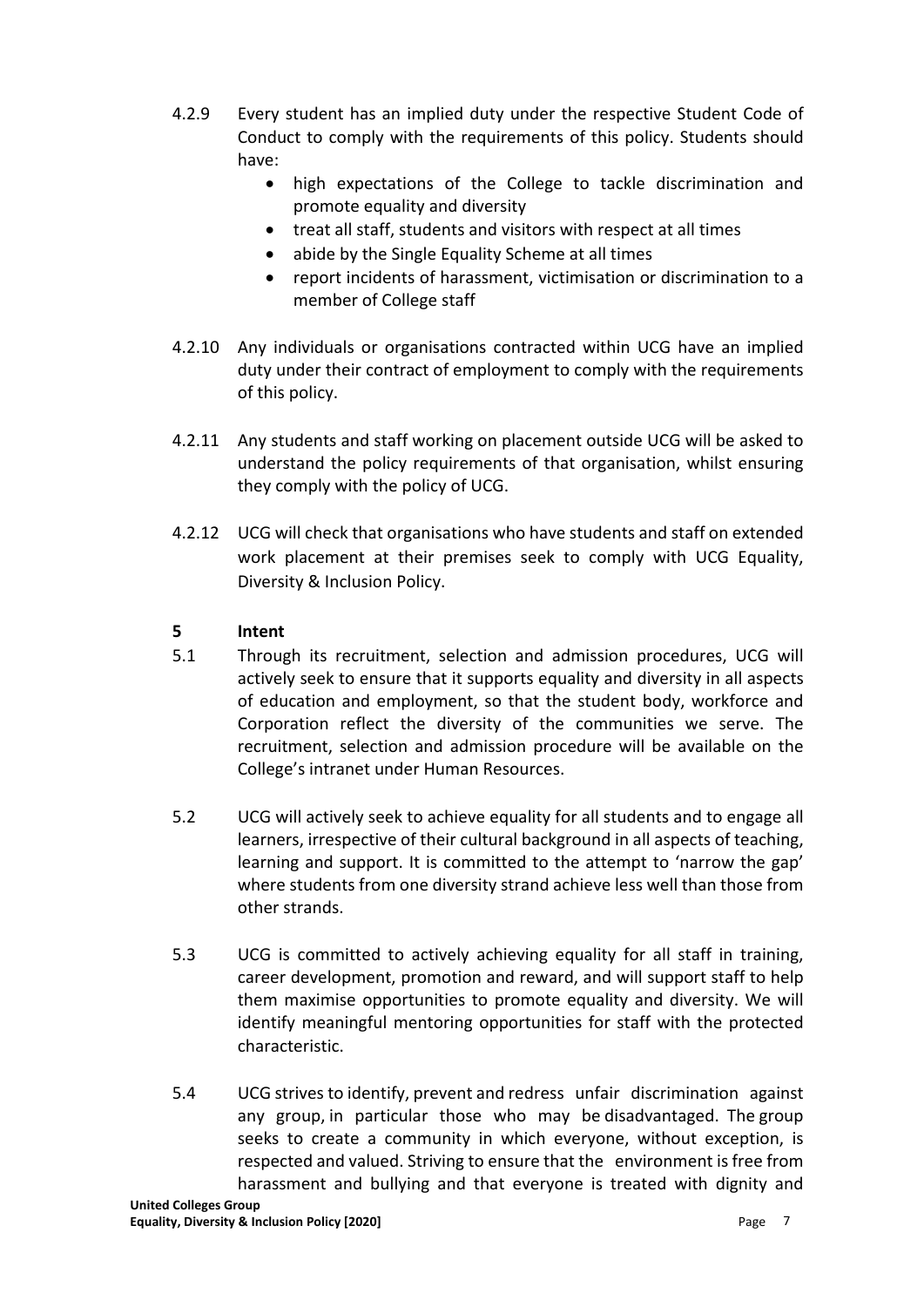respect is an important aspect of ensuring equal opportunities. Our main aim is to prevent such discrimination from occurring again in future.

- 5.5 Teaching materials and methods, and all forms of general communication with students will be sensitive to different cultures and will seek to promote Equality, Diversity, Inclusion and foster good relations between people from different groups.
- 5.6 UCG will actively support where possible efforts to rehabilitate exoffenders. However, UCG reserves the right to refuse such applications where it is concluded that admitting the individual concerned poses a danger to other students or staff or an unacceptable level of corporate risk. Applications to College courses from ex-offenders will be considered via a review panel making recommendations to the Assistant Principal for Student Support Services.
- 5.7 Opportunities will be sought to extend the influence of UCG's Equality and Diversity good practice to parents, Higher Education institutions and other partner organisations, employers with whom we work, the local community, and the FE sector generally.

### **6 Implementation**

- 6.1 Implementing equal opportunities is an ongoing process that will be regularly reviewed by UCG's Senior Leadership Team and the Equality, Diversity & Inclusion Steering Group. All staff will be given the opportunity to become members of the Steering Group at the start of each academic year. The membership of the group will be published on the staff intranet.
- 6.2 All staff will be made aware of the Equality, Diversity & Inclusion Policy during the induction process. All staff are required to complete EDI as part of their induction. Additional training will also be conducted for staff during whole College training days.
- 6.3 UCG will produce an annual Equality, Diversity & Inclusion Action Plan to support the development and provision of equality and diversity. The action plan will be monitored by the Equality, Diversity Inclusion steering Group.
- 6.4 The Senior Leadership Team, Equality & Diversity & Inclusion Steering group & The Student Council will review all policies and procedures to ensure that a commitment to equality and diversity is continually evident. Equality Impact Assessments will be conducted on key strategic documents and projects and policies related to students and human resources at the time of their revision. Any actions resulting from impact assessments will be included in the policy where relevant. The equality impact assessment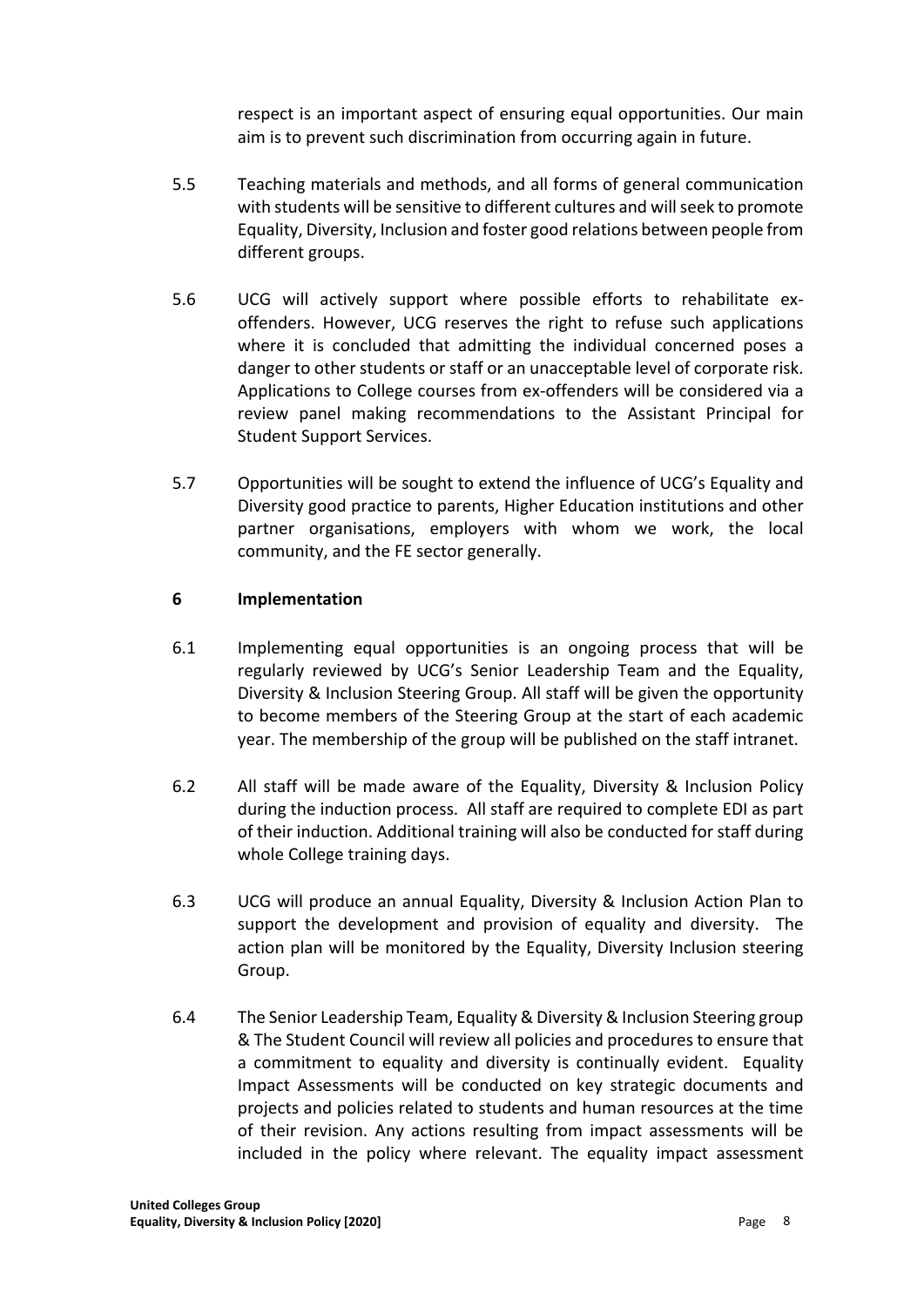includes all the protected characteristics. It is a mandatory requirement for all staff, visitors and contractors.

- 6.5 College marketing and support materials will actively encourage applications and enquiries from all areas of the community, reflecting the ethos of this Equality, Diversity & Inclusion Policy. Core prospectus information will be provided in alternative formats on request.
- 6.6 UCG aims to provide support services during enrolment and on programme to help in the identification of additional student support needs where necessary.
- 6.7 Ongoing and meaningful EDI training, advice, guidance and support will be provided to ensure that all staff, students understand their duties and obligations in law.
- 6.8 UCG will protect the confidentiality of disclosure of sensitive matters related to equality and diversity. If information needs to be shared, for example on the grounds of health and safety or criminal law, care will be taken to share only what is necessary and to record what was shared, with whom, and why.
- 6.9 UCG will be inclusive to all religions but will neither promote, nor permit the promotion of any one religious faith or culture. All individuals will be expected to adhere to College policies, rules and regulations, regardless of their personal faith or religion. Whilst UCG resources exist primarily for the delivery of learning activities; arrangements will be made, where this is practicable, for staff or students to carry out essential religious observance. Dedicated facilities cannot be provided for particular faith groups. It will be at the discretion of UCG whether lettings arrangements can be entered into with external faith-based organisations. Arrangements will not be entered into where such an organisation seeks to promote others to its cause and where the event or activity is barred to those of different faiths or no faith.
- 6.10 Staff who believe they have not been treated in accordance with the Equality, Diversity & Inclusion Policy may wish to make a complaint. This may be made either informally or formally in accordance with the UCG complaints policies.
- 6.11 UCG will consider it to be a disciplinary offence under this Policy if any employee makes a false accusation against another employee regarding an alleged breach of the Equality, Diversity & Inclusion Policy. All alleged breaches will be reported to the Director of People & Communication &/or the Assistant Principal for Student Support Services
- 6.12 Students who believe they have not been treated in accordance with the Equality, Diversity & Inclusion Policy may wish to make a complaint. This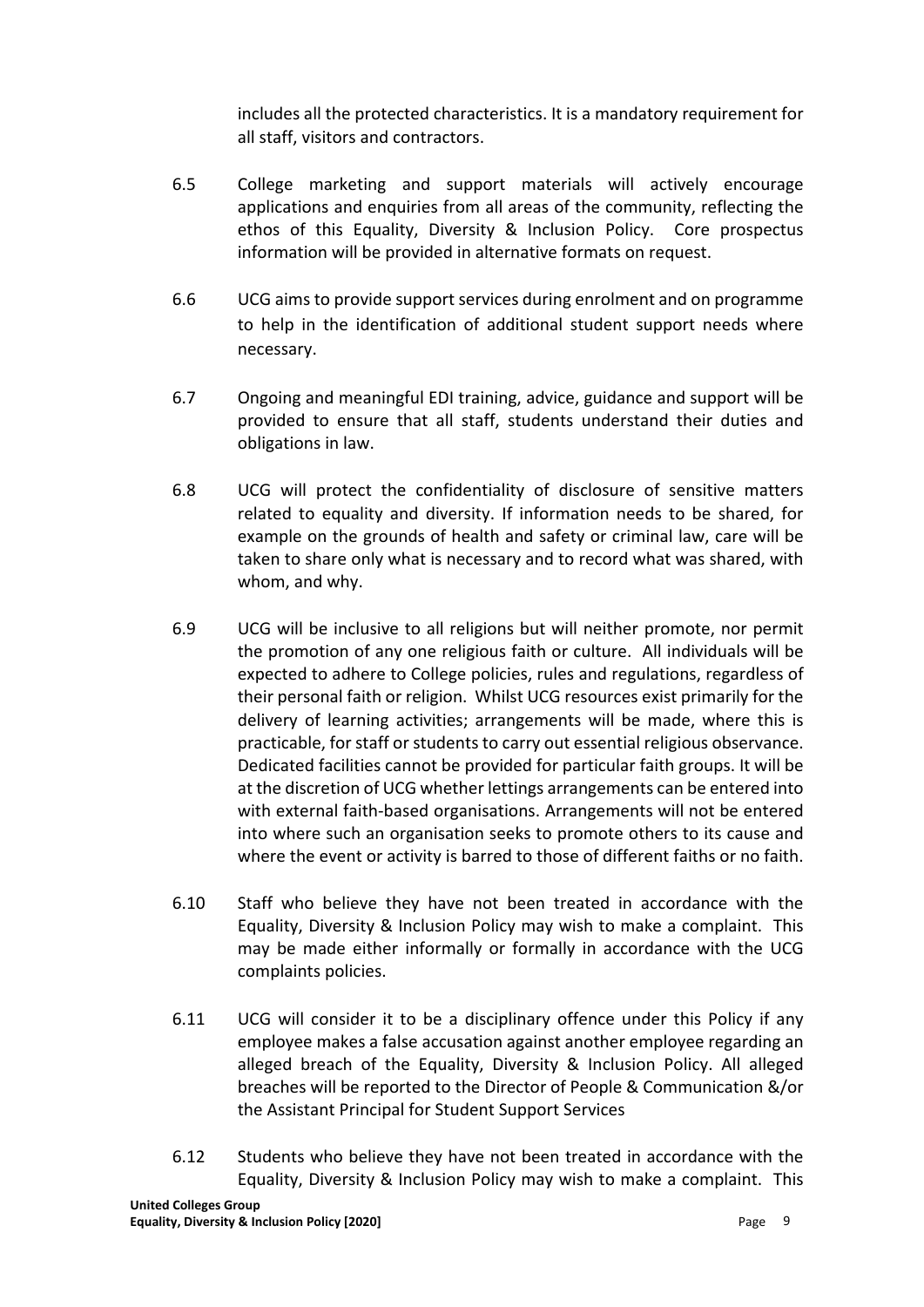may be either informally or formally in accordance with UCG's Complaints Policy.

# **7 Monitoring**

- 7.1 UCG will conduct comprehensive and effective monitoring of all aspects of the Policy, both on an ongoing basis and as education and employment policies and practices change.
	- UCG will regularly benchmark ourselves against other organisations both in and outside of the FE sector to gauge the impact of our EDI improvement actions and learn from best practice elsewhere.
	- Benchmarking data will be sought for monitoring gender, ethnicity, age and disability.
- 7.2 The Senior Leadership Team will receive data which will inform the planning process and the implementation of this Policy. In line with the Equality Act 2010, we are required to collect, monitor and report (generally) on protected characteristics. This ensures that we advance the equality of opportunity between people who share protected characteristics and those who do not. This also helps us to assess our progress of raising awareness and eliminating discrimination, harassment and victimisation.
- 7.3 Monitoring will be undertaken in accordance with best practice recommendations, particularly from the following bodies:

OFSTED; the Association of Colleges; and The Equality and Human Rights Commission

- 7.4 UCG will monitor the implementation of this Policy as part of annual training activities, through staff and student focus groups and staff exit interviews.
- 7.4.1 An annual quality assurance audit for equality, diversity & inclusion will be completed by Assistant Principal for Student Support Services and supported by the designated officers with responsibility for equality and diversity for students at UCG.
- 7.4.2 The audit will review the respective College's practices for equality and diversity provision, including the effectiveness of the respective College's policies and procedures, response to new legislation, successful resolution of any complaints or grievances in relation to equality and diversity, the effectiveness of staff training, provision of support and services for learners with learning difficulties and disabilities and health and safety aspects of equality and diversity.